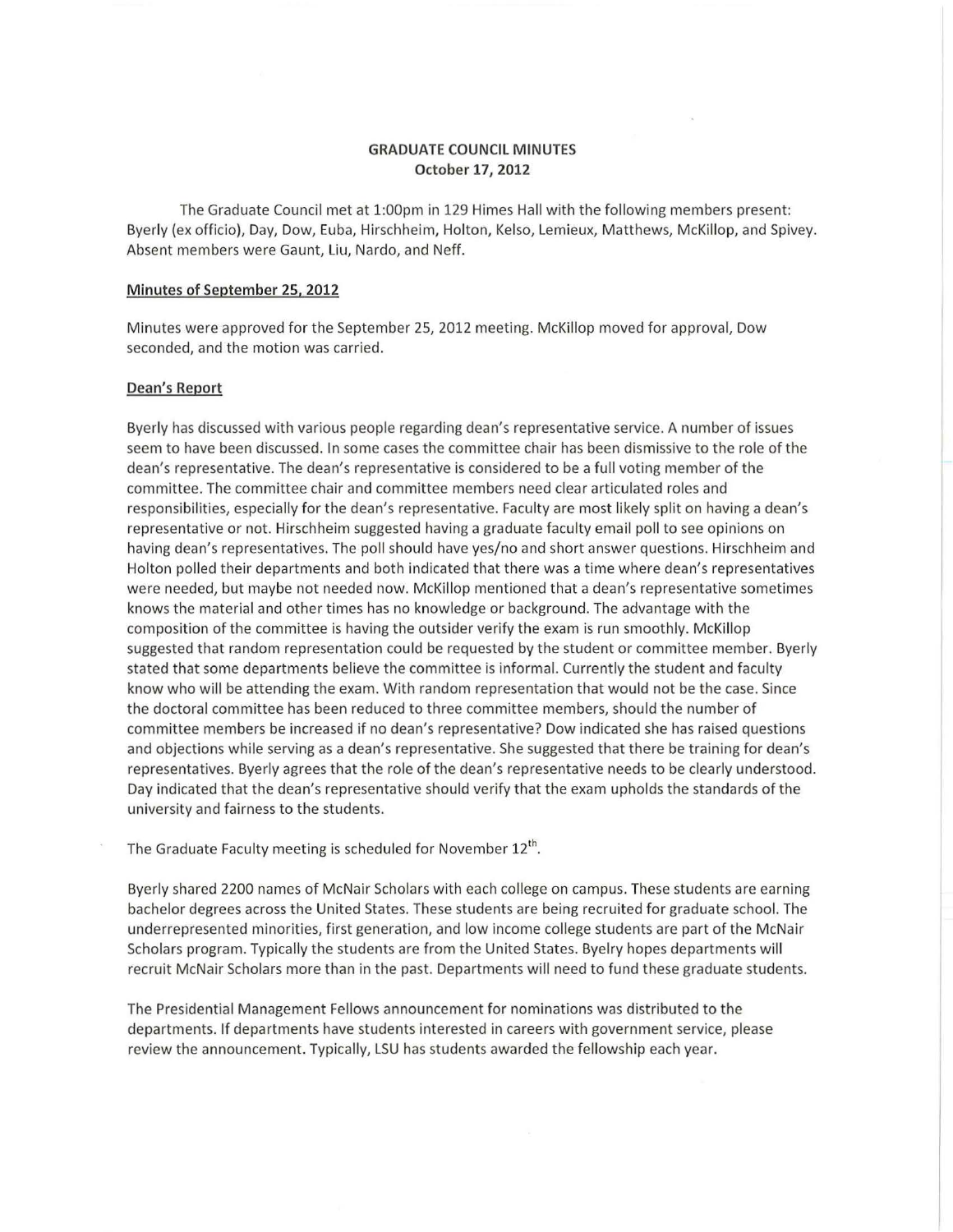The spring commencement will be divided into six ceremonies at the PMAC. The main ceremony will be on Thursday afternoon and the individual ceremonies will be on Friday.

#### Chairs Report

Day introduced Tiffany Muse, a graduate student from the Education Department and a graduate assistant in the Graduate School. She was present to observe the meeting.

# Routine Business

Online Degree Programs: Byerly reported that a new calendar for the on line degree programs is in the process of dividing the academic year into 6 parts. This will enable the university to include the online programs into the academic calendar. The sections for the online programs will be in 7 week increments and listed on the transcript. The name of each increment is pending. The calendar will have the capability to have half semester courses. The student would register, take the class, and receive the grade in seven weeks. Currently, students are required to register at the beginning of each semester, even if the course is in the second half of the semester.

## Old Business

 $\widehat{\mathfrak{g}}$ 

LSU Ag Center Affiliate Faculty Status: A motion has been submitted to the Graduate Council for Ag Center faculty to be granted regular membership on the graduate faculty. Currently, the only status available for faculty with 100% Ag Center appointments is professional or research affiliate status. A Faculty Senate resolution is pending supporting this request. Some faculty appointed 100% on the Ag Center campus have the same research, same professional degrees, publish, etc. as the faculty on the A&M campus. Kelso mentioned that the Ag faculty are productive faculty, tenured, some are full professors that have graduate students, publications, grant money, and should be considered like the A&M faculty. The Ag Center proposal is not for all Ag Center faculty, but the ones that meet the level of standards as current graduate faculty members. The Ag Center faculty are vetted through the Ag Center as A&M campus faculty are vetted through this campus. Holton suggested that the decentralization has given the authority to the colleges and departments. Matthews noted that many, not all, of the Ag Center graduate faculty nominations were indistinguishable.

The council was concerned with who would review since the graduate faculty status has been decentralized. Would it be the departments the Ag Center faculty member is associated with or the College of Agriculture? Since the tenure of these faculty members goes through the Ag Center and not the LSU campus, who would evaluate this process. Is this in violation of the SACS accreditation process since the tenure does not go through the A&M campus? The council did agree that the employees of the university should be considered for graduate faculty membership.

The Graduate Council unanimously voted to pass the Ag Center's recommendation. A memo will be sent to Academic Affairs suggesting the recommendation be approved. OAA will need to have policies in relation to accreditation factors for how to handle Ag Center faculty wanting to be full members of the graduate faculty. Holton motion, McKillop seconded, and it was passed with the understanding that OAA had to figure out how to handle those pending issues.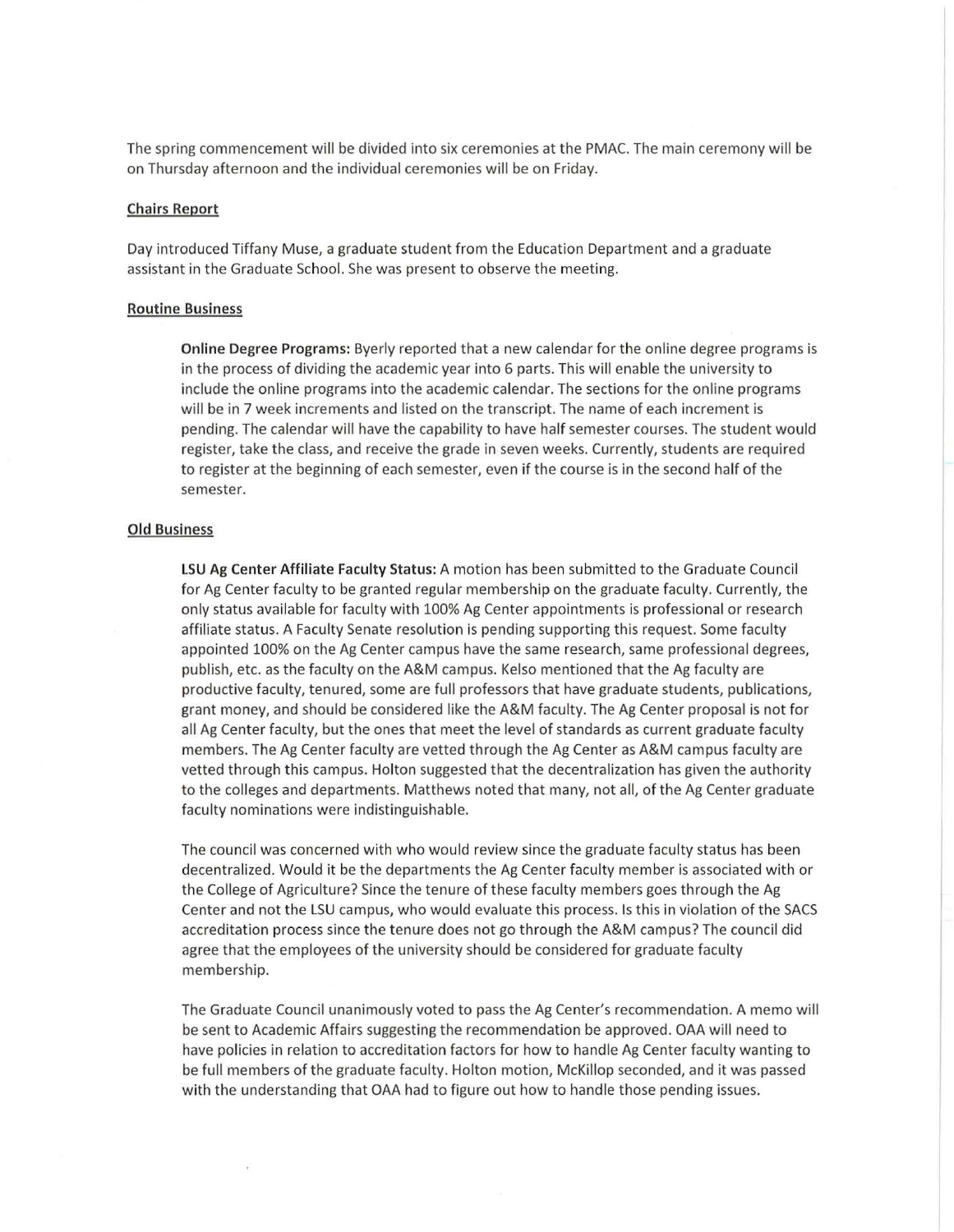Graduate Committee Exams by Skype: There has been one instance where a student presented his exam via Skype. The committee carefully organized and practiced before the exam with the major professor. The committee agreed it went well. The Graduate School is reluctant to allow repeatedly until voted on by the Graduate Council. Rare cases will be approved as long as there is a clear justification. There is concern that exams via Skype may not be fair to the student and committee for lack of personal interaction. As we become an international university, we will want committee members from prestigious international universities to participate in student exams. The current policy will remain that prior approval is required by the Graduate School and exams via Skype will not be encouraged.

# New Business

Human Resource Education Concentrations: Holton explained that the School of Human Resource Education and Workforce Development requests approval to formally declare concentrations. No changes in the degree requirements or courses. Students would be allowed to declare the concentrations. The requested concentrations for both the master's and doctoral degrees are Agricultural, Extension, and Adult Education and Human Resource and Leadership Development. McKillop moved for approval, Kelso seconded, and the motion was carried.

Social Work Concentrations: Lemieux noted the merge of Social Work and Human Ecology into the College of Human Sciences and Education has taken the Child and Family Studies portion of the Human Ecology doctoral degree and added it to the Social Work doctoral degree. The School of Social Work is requesting a formal concentration of Child and Family Studies. The same concentration was in Human Ecology with part of the doctoral degree. Social Work requires 12 hours outside of the major discipline. The concentration is 15 and would be a great recruitment tool. Holton moved for approval, Matthews seconded, and the motion was carried.

Electrical and Computer Engineering: The department has requested a few minor changes in the program. The first is to remove the requirement for the student to take 6 credit hours outside of the major department. The number of required hours would not change. The second change would be to allow 6 months instead of a year between passing the general exam and taking the final exam. The Graduate School's requirement is three months. Hirschheim moved for approval, Holton seconded, and the motion was carried.

#### Executive Session

#### Standing Committee Reports

# Promotion and Tenure Committee

Graduate Faculty: An email ballot will be sent for the Council to vote on pending affiliate nominations. The current graduate faculty status is expiring and will need to be renewed for these faculty members.

#### Awards Committee